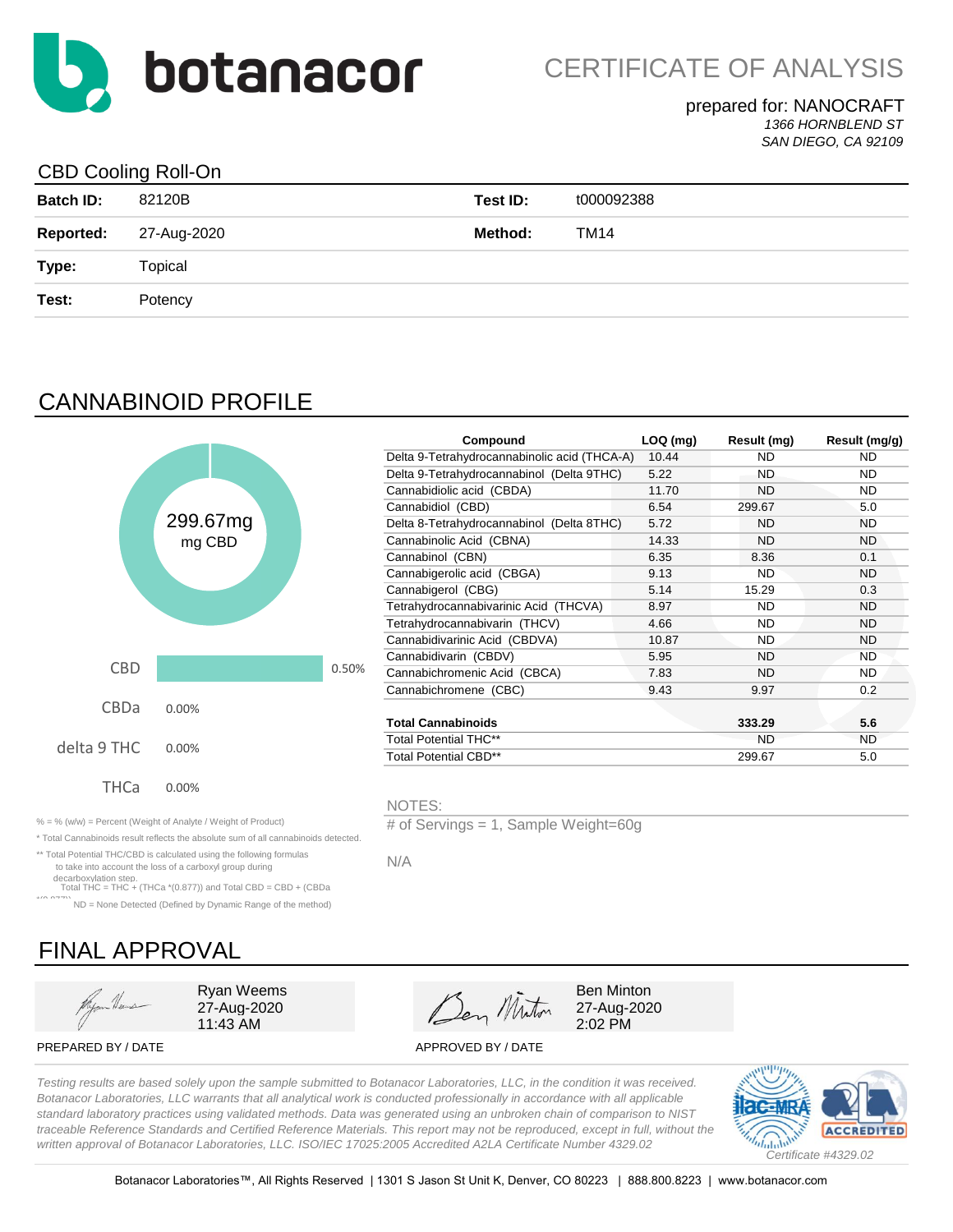

CERTIFICATE OF ANALYSIS

#### prepared for: NANOCRAFT *1366 HORNBLEND ST*

*SAN DIEGO, CA 92109*

#### CBD Cooling Roll-On

| <b>Batch ID:</b> | N/A                           | Test ID: | 9288191.028                        |
|------------------|-------------------------------|----------|------------------------------------|
| <b>Reported:</b> | 1-Nov-2019                    | Method:  | Topical - Test Methods: TM05, TM06 |
| Type:            | Topical                       |          |                                    |
| Test:            | <b>Microbial Contaminants</b> |          |                                    |
|                  |                               |          |                                    |

## MICROBIAL CONTAMINANTS

| Contaminant                    | Result (CFU/g)* |
|--------------------------------|-----------------|
| <b>Total Aerobic Count**</b>   | None Detected   |
| <b>Total Coliforms**</b>       | None Detected   |
| <b>Total Yeast and Molds**</b> | None Detected   |
| E. coli                        | None Detected   |
| <b>Salmonella</b>              | None Detected   |
|                                |                 |

*\* CFU/g = Colony Forming Unit per Gram*

\*\* Values recorded in scientific notation, a common microbial practice of expressing numbers that are too large to be conveniently  *written in decimal form.*

*Examples: 10^2 = 100 CFU 10^3 = 1,000 CFU 10^4 = 10,000 CFU 10^5 = 100,000 CFU*

NOTES:

Free from visual mold, mildew, and foreign matter TYM: None Detected Total Aerobic: None Detected

## FINAL APPROVAL

|                    | Robert Belfon<br>1-Nov-2019<br>4:48 PM | Trumwh             | David Green<br>1-Nov-2019<br>5:33 PM |  |
|--------------------|----------------------------------------|--------------------|--------------------------------------|--|
| PREPARED BY / DATE |                                        | APPROVED BY / DATE |                                      |  |

*Testing results are based solely upon the sample submitted to Botanacor Services, LLC, in the condition it was received. Botanacor Services, LLC warrants that all analytical work is conducted professionally in accordance with all applicable standard laboratory practices using validated methods. Data was generated using an unbroken chain of comparison to NIST traceable Reference Standards and Certified Reference Materials. This report may not be reproduced, except in full, without the written approval of Botanacor Services, LLC.*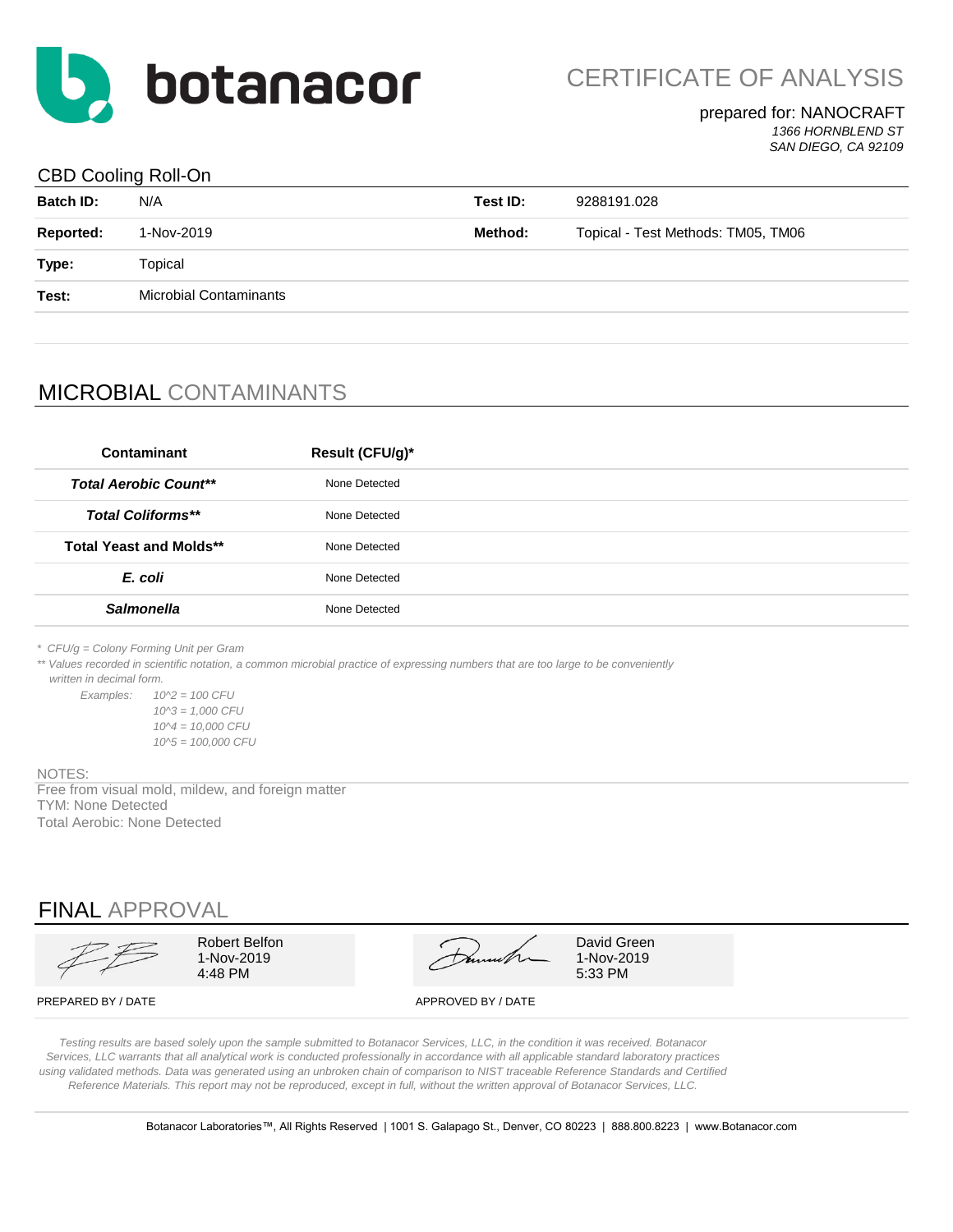

CERTIFICATE OF ANALYSIS

### prepared for: NANOCRAFT

*1366 HORNBLEND ST SAN DIEGO, CA 92109*

#### CBD Cooling Roll-On

| <b>Batch ID:</b> | N/A         | Test ID: | T000028199                                                               |
|------------------|-------------|----------|--------------------------------------------------------------------------|
| Reported:        | 11-Nov-2019 | Method:  | Arsenic = Arsenic EPA 6020A (mod),<br>Cadmium = Cadmium EPA 6020A (mod), |
| Type:            | Other       |          | Lead = Lead EPA $6020A$ (mod),<br>Mercury = Mercury EPA 6020A (mod)      |
| Test:            | Metals      |          |                                                                          |

### HEAVY METALS

| Compound | Reporting Limit (ppm) | Result (ppm) |
|----------|-----------------------|--------------|
| Arsenic  | 0.05                  | 50.05        |
| Cadmium  | 0.05                  | < 0.05       |
| Lead     | 0.05                  | <0.05        |
| Mercury  | 0.05                  | <0.05        |

### FINAL APPROVAL

Samantha Smith

10:41 AM

Sam Smith  $\overline{A}$   $\overline{A}$   $\overline{B}$  Greg Zimpfer 11-Nov-2019  $47/2019$  11-Nov-2019 10:41 AM

PREPARED BY / DATE APPROVED BY / DATE

*Testing results are based solely upon the sample submitted to Botanacor Laboratories, LLC, in the condition it was received. Botanacor Laboratories, LLC warrants that all analytical work is conducted professionally in accordance with all applicable standard laboratory practices using validated methods. Data was generated using an unbroken chain of comparison to NIST traceable Reference Standards and Certified Reference Materials. This report may not be reproduced, except in full, without the written approval of Botanacor Laboratories, LLC.*